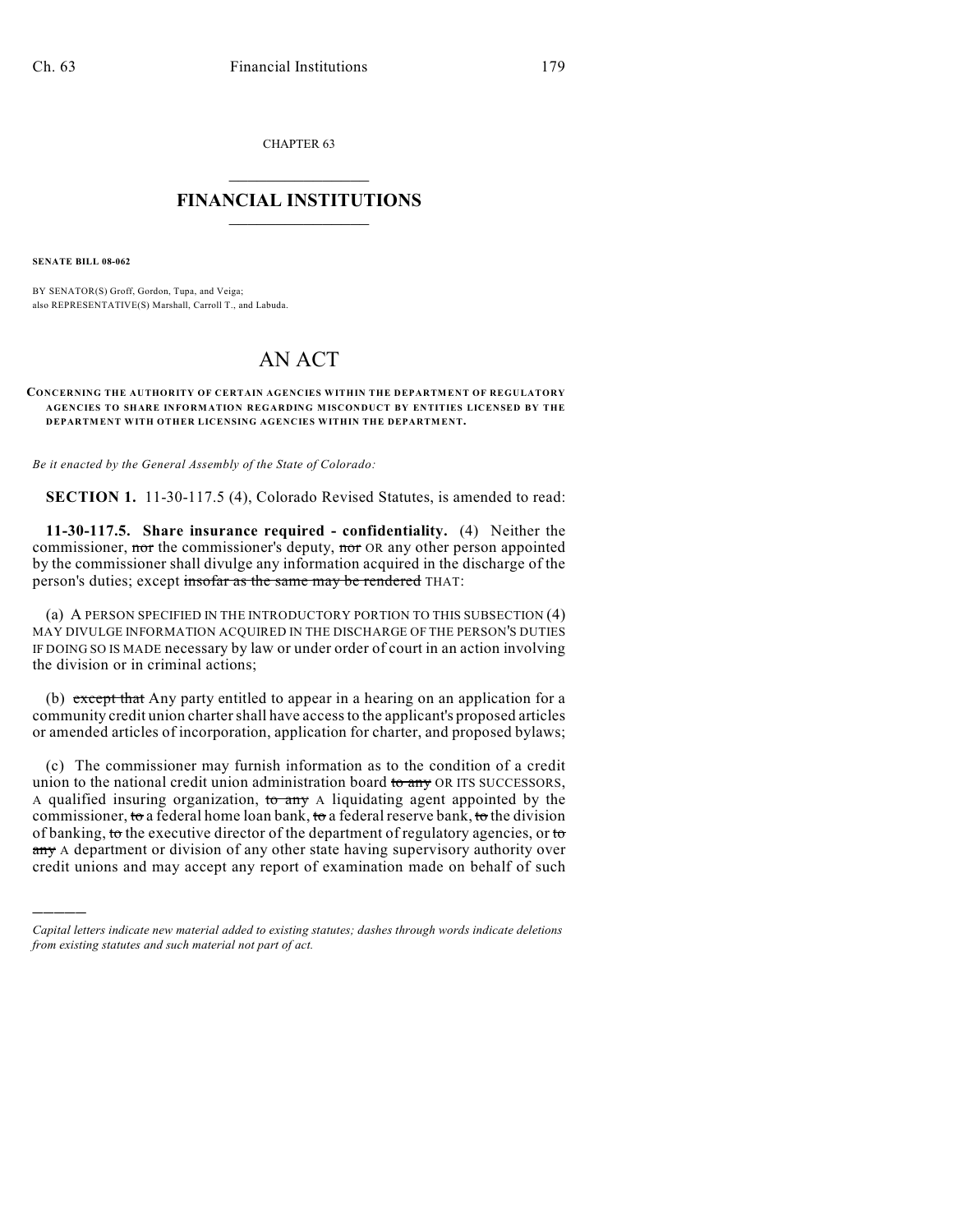board, organization, liquidating agent, BANK, department, or division; In addition,

(d) THE COMMISSIONER MAY GIVE RECORDS OR INFORMATION IN THE COMMISSIONER'S POSSESSION TO A LICENSING AGENCY WITHIN THE DEPARTMENT OF REGULATORY AGENCIES RELATING TO POSSIBLE MISCONDUCT BY A PERSON OR ENTITY LICENSED BY SAID AGENCY;

(e) The board, the commissioner, and their respective designees may exchange information obtained by the division as to possible criminal violations of any law relating to the activities of a credit union with the appropriate law enforcement agencies; AND

(f) Notwithstanding any provision of this article to the contrary, the commissioner may disclose any information in the records of the division or acquired by the commissioner in the discharge of the commissioner's duties that is available from the national credit union administration board OR ITS SUCCESSORS, or the disclosure of which has been specifically authorized by the board of directors of the credit union to which such information relates. Nothing in this section shall be construed to authorize the board of directors of a credit union to waive any privileges that belong solely to the financial services board, the division, or its employees.

**SECTION 2.** 11-44-107, Colorado Revised Statutes, is amended to read:

**11-44-107. Confidentiality.** (1) Neither the commissioner, nor the commissioner's deputy, nor OR any other person appointed by the commissioner shall divulge any information acquired in the discharge of the person's duties; except insofar as the same may be rendered THAT:

(a) A PERSON SPECIFIED IN THE INTRODUCTORY PORTION TO THIS SUBSECTION (1) MAY DIVULGE INFORMATION ACQUIRED IN THE DISCHARGE OF THE PERSON'S DUTIES IF DOING SO IS MADE necessary by law or under order of court in an action involving the division OF FINANCIAL SERVICES or in criminal actions;

(b) except that Any party entitled to appear in a hearing on an application for a savings and loan association charter or approval of a merger of savings and loan associations shall have access to the applicant's proposed articles or amended articles of incorporation, application for charter, and proposed bylaws;

(c) The commissioner may furnish information as to the condition of the A savings and loan associations ASSOCIATION to the FEDERAL office of thrift supervision or its successors, a federal home loan bank, the savings and loan departments of other states, an insurer authorized to insure obligations or accounts pursuant to articles 40 to 47 of this title, the executive director of the department of regulatory agencies, or the division of banking; In addition,

(d) THE COMMISSIONER MAY GIVE RECORDS OR INFORMATION IN THE COMMISSIONER'S POSSESSION TO A LICENSING AGENCY WITHIN THE DEPARTMENT OF REGULATORY AGENCIES RELATING TO POSSIBLE MISCONDUCT BY A PERSON OR ENTITY LICENSED BY SAID AGENCY;

(e) The board, the commissioner, and their respective designees may exchange